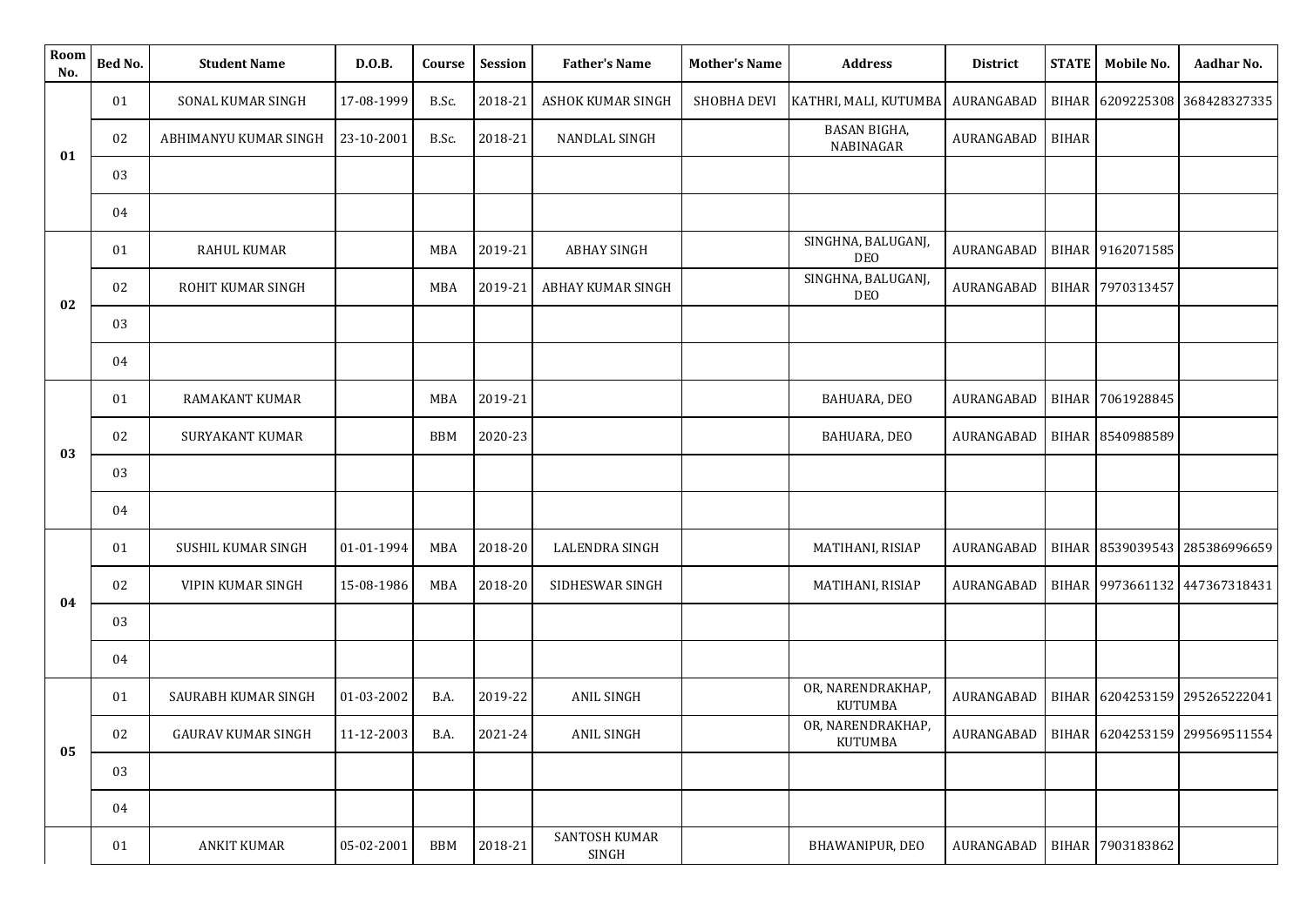| Room<br>No. | Bed No. | <b>Student Name</b>            | D.O.B.                      | Course         | Session | <b>Father's Name</b> | <b>Mother's Name</b> | <b>Address</b>                  | District   | <b>STATE</b> | Mobile No.       | Aadhar No.                    |
|-------------|---------|--------------------------------|-----------------------------|----------------|---------|----------------------|----------------------|---------------------------------|------------|--------------|------------------|-------------------------------|
| 06          | 02      | RISHI RAJ                      |                             | <b>BBM</b>     | 2018-21 | <b>BINOD SINGH</b>   |                      | <b>KUNDA</b>                    | AURANGABAD | <b>BIHAR</b> | 7004182889       |                               |
|             | 03      |                                |                             |                |         |                      |                      |                                 |            |              |                  |                               |
|             | 04      |                                |                             |                |         |                      |                      |                                 |            |              |                  |                               |
| 07          | 01      | VISHWAJEET KUMAR               | 05-08-1996                  | <b>MBA</b>     | 2020-22 | <b>SUMER SINGH</b>   |                      | DADHPA, AMBA,<br><b>KUTUMBA</b> | AURANGABAD | <b>BIHAR</b> | 9431207812       | 609367674855                  |
|             | 02      | SHUBHAM KUMAR                  |                             | M.Sc.          | 2020-22 | ASHOK KUMAR SINGH    |                      | DADHPA, AMBA,<br><b>KUTUMBA</b> | AURANGABAD |              | BIHAR 9162577705 |                               |
|             | 03      |                                |                             |                |         |                      |                      |                                 |            |              |                  |                               |
|             | 04      |                                |                             |                |         |                      |                      |                                 |            |              |                  |                               |
|             | 01      | <b>BHANU UDAY PRATAP SINGH</b> |                             | <b>BCA</b>     | 2018-21 |                      |                      |                                 |            |              |                  |                               |
| 08          | 02      | <b>VIVEK KUMAR</b>             |                             | BASPSM 2019-22 |         | KAMESHWAR SINGH      |                      | MASIAAWAN, NTPC,<br>NABINAGAR   | AURANGABAD |              | BIHAR 8210397660 |                               |
|             | 03      |                                |                             |                |         |                      |                      |                                 |            |              |                  |                               |
|             | 04      |                                |                             |                |         |                      |                      |                                 |            |              |                  |                               |
|             | 01      | AMAN KUMAR SINGH               |                             | B.Sc.IT        | 2019-22 |                      |                      | KARMA BASANTPUR,<br>DEO         | AURANGABAD | <b>BIHAR</b> | 8210672836       |                               |
| 09          | 02      | PANKAJ KUMAR                   |                             | B.A.           | 2019-22 |                      |                      | BABHANDIH, AMBA                 | AURANGABAD | <b>BIHAR</b> | 6202580435       |                               |
|             | 03      |                                |                             |                |         |                      |                      |                                 |            |              |                  |                               |
|             | 04      |                                |                             |                |         |                      |                      |                                 |            |              |                  |                               |
|             | 01      | PAWAN KUMAR                    |                             | M.Sc.          | 2020-22 |                      |                      |                                 |            |              | 8521942100       |                               |
|             | 02      | <b>BHAVESH KUMAR</b>           |                             | B.Com.         | 2020-23 |                      |                      | SUNDARGANJ                      | AURANGABAD | <b>BIHAR</b> | 8657573584       |                               |
| <b>10</b>   | 03      |                                |                             |                |         |                      |                      |                                 |            |              |                  |                               |
|             | 04      |                                |                             |                |         |                      |                      |                                 |            |              |                  |                               |
|             | 01      | <b>ANKIT KUMAR</b>             | 04-03-2001 B.Pharm. 2019-23 |                |         | VIJAY KUMAR SINGH    |                      | GANGHAR, AMBA                   | AURANGABAD |              |                  | BIHAR 8521883724 356505406726 |
| 11          | 02      | <b>GAURAV KUMAR</b>            | 22-01-2001 B.Pharm. 2019-23 |                |         | <b>ARVIND PANDEY</b> |                      |                                 |            |              |                  | 6202675396 536194007550       |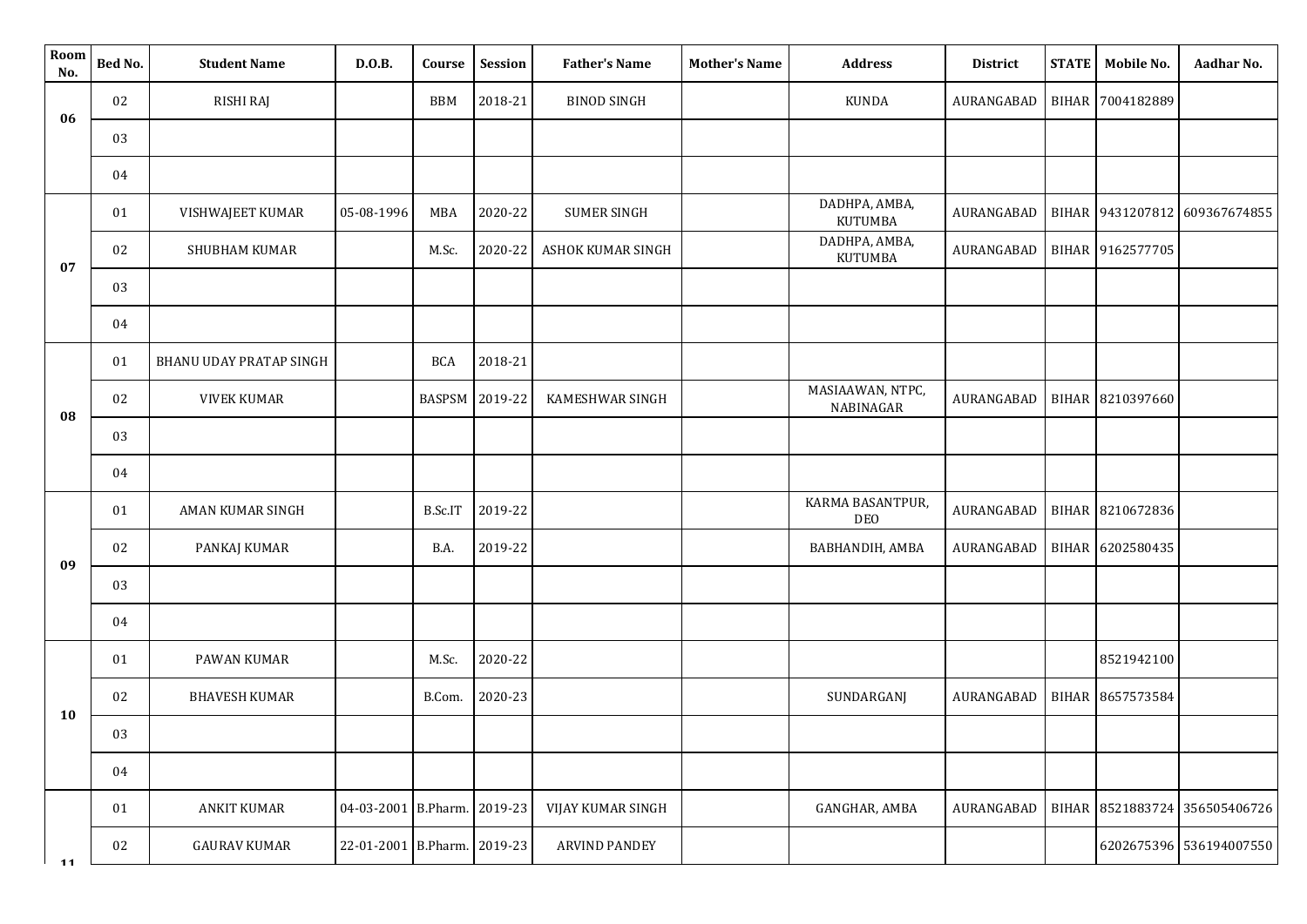| Room<br>No. | Bed No. | <b>Student Name</b> | D.0.B.     | Course     | Session | <b>Father's Name</b> | <b>Mother's Name</b> | <b>Address</b>                 | <b>District</b> | <b>STATE</b> | Mobile No.       | Aadhar No. |
|-------------|---------|---------------------|------------|------------|---------|----------------------|----------------------|--------------------------------|-----------------|--------------|------------------|------------|
| ā           | 03      |                     |            |            |         |                      |                      |                                |                 |              |                  |            |
|             | 04      |                     |            |            |         |                      |                      |                                |                 |              |                  |            |
|             | 01      | HARIOM KUMAR SINGH  |            | B.A.       | 2020-23 |                      |                      | KALA PAHAD, TENDUA,<br>KUTUMBA | AURANGABAD      |              | BIHAR 6204624624 |            |
|             | 02      | <b>HARSHIT RAJ</b>  |            | B.Com.     | 2019-22 |                      |                      | KUTUMBA, AMBA                  | AURANGABAD      | <b>BIHAR</b> |                  |            |
| 12          | 03      |                     |            |            |         |                      |                      |                                |                 |              |                  |            |
|             | 04      |                     |            |            |         |                      |                      |                                |                 |              |                  |            |
| 13          | 01      | <b>ANKIT KUMAR</b>  | 02-04-2002 | B.Com.     | 2019-22 |                      |                      |                                |                 |              |                  |            |
|             | 02      | SHUBHAM KUMAR SINGH |            | MBA        | 2019-21 |                      |                      |                                |                 |              |                  |            |
|             | 03      |                     |            |            |         |                      |                      |                                |                 |              |                  |            |
|             | 04      |                     |            |            |         |                      |                      |                                |                 |              |                  |            |
|             | 01      | <b>MONU KUMAR</b>   |            | MBA        | 2020-22 |                      |                      | MIRJAPUR, ANKORHA,<br>NABINGAR | AURANGABAD      | <b>BIHAR</b> |                  |            |
| 14          | 02      | <b>HEMANT KUMAR</b> |            | MBA        | 2020-22 |                      |                      | MIRJAPUR, ANKORHA,<br>NABINGAR | AURANGABAD      |              | BIHAR 8002699360 |            |
|             | 03      |                     |            |            |         |                      |                      |                                |                 |              |                  |            |
|             | 04      |                     |            |            |         |                      |                      |                                |                 |              |                  |            |
|             | 01      | POTO KUMAR          |            | <b>MBA</b> | 2020-22 |                      |                      | MIRJAPUR, NTPC,<br>NABINAGAR   | AURANGABAD      | <b>BIHAR</b> |                  |            |
|             | 02      | APPU RAJ            |            | B.Sc.      | 2020-23 |                      |                      | MIRJAPUR, NTPC,<br>NABINAGAR   | AURANGABAD      | <b>BIHAR</b> |                  |            |
| 15          | 03      |                     |            |            |         |                      |                      |                                |                 |              |                  |            |
|             | 04      |                     |            |            |         |                      |                      |                                |                 |              |                  |            |
|             | 01      | RITIK KUMAR         |            | B.Sc.      | 2019-22 | DURGA SINGH          |                      | DIHRA, OBRA                    | AURANGABAD      |              | BIHAR 6205393667 |            |
|             | 02      | PRAKASH KUMAR       |            | B.A.       | 2019-22 | SHAMBHU SINGH        |                      | DIHRA, OBRA                    | AURANGABAD      |              | BIHAR 6205393667 |            |
| 16          | 03      |                     |            |            |         |                      |                      |                                |                 |              |                  |            |